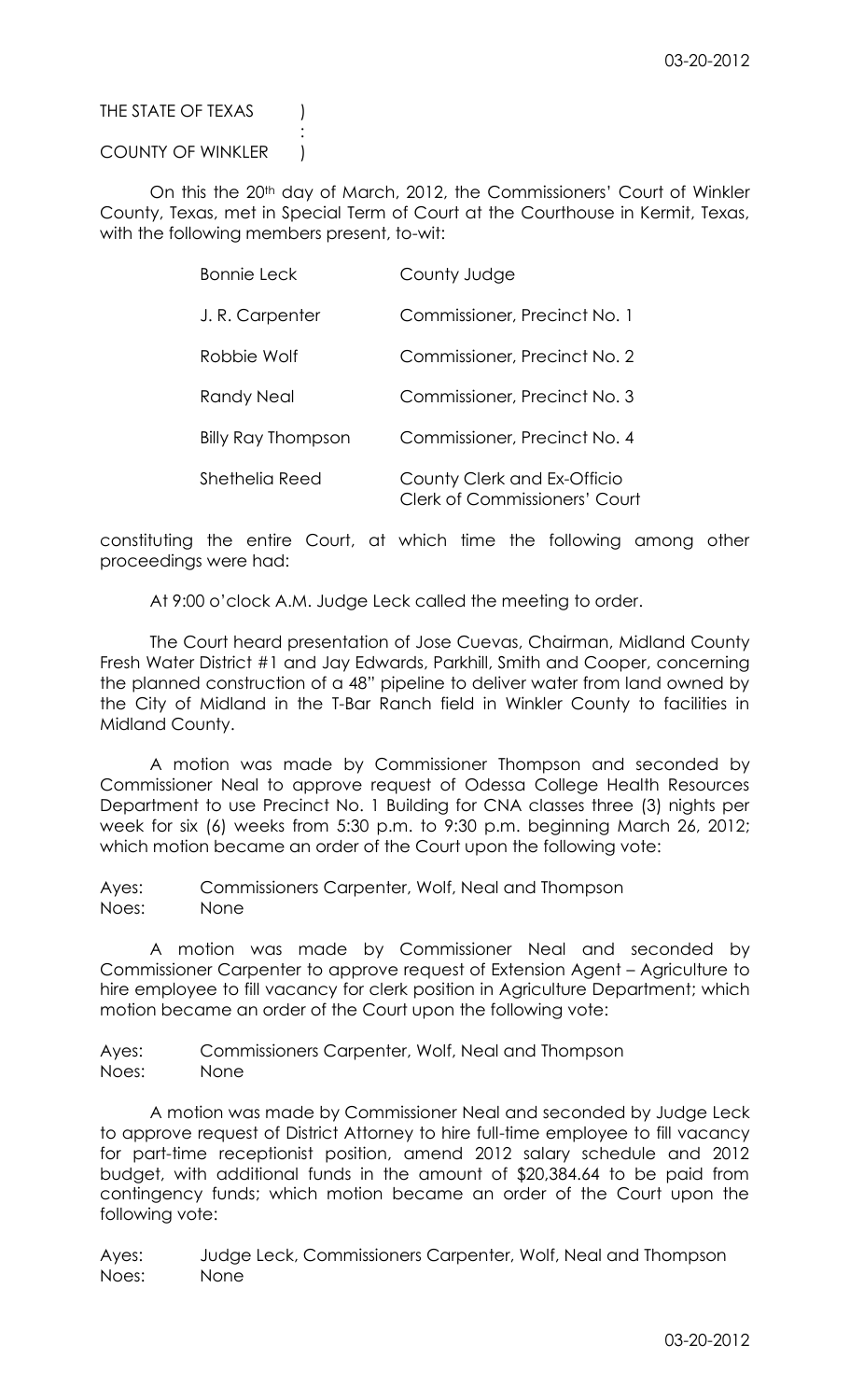A motion was made by Commissioner Wolf and seconded by Commissioner Thompson to approve Change Order Number 2 to Courthouse HVAC project in an amount not to exceed \$8,700.00 from contingency; which motion became an order of the Court upon the following vote:

Ayes: Commissioners Carpenter, Wolf, Neal and Thompson Noes: None

| <i><b>TRANE</b></i>                                                                                                                                                                                                                                             |                                                                            | <b>TCPN</b> Contract<br><b>Change Order 2</b> | Trane<br>A Division of Ingersoll Rand Inc.                                                                        |                                  |
|-----------------------------------------------------------------------------------------------------------------------------------------------------------------------------------------------------------------------------------------------------------------|----------------------------------------------------------------------------|-----------------------------------------------|-------------------------------------------------------------------------------------------------------------------|----------------------------------|
| <b>Prepared For:</b><br><b>Winkler County</b><br><b>ATTN: Judge Bonnie Leck</b>                                                                                                                                                                                 | Date: March 8, 2012, 2012<br>Proposal Number: TCPN NUMBER: 02-10608-11-002 |                                               |                                                                                                                   |                                  |
| Job Name:<br>Winkler County HVAC and Temperature Controls                                                                                                                                                                                                       |                                                                            | Engineer:<br>Agnew and Associates             |                                                                                                                   |                                  |
| <b>Delivery Terms:</b><br>Freight Allowed and Prepaid - F.O.B. Jobsite                                                                                                                                                                                          |                                                                            | <b>Payment Terms:</b><br>Net 30 Days          |                                                                                                                   |                                  |
| Direct-Digital Control System<br>(1) Desktop PC with Tracer Summit Software<br>System programming and checkout<br>Floor plan graphics for $1st$ , $2nd$ , and $3rd$ floors<br>Central Plant graphics<br>Boiler<br>Owner training (4 Hours)<br>1st year warranty | <b>System Engineering</b>                                                  |                                               | Hustin will<br>Program this<br>Equipment graphics associated with Fan Coil Units, Air Handling Unit, Chiller, and |                                  |
| * Exclusions: I/P Connection for new PC is not included                                                                                                                                                                                                         |                                                                            |                                               |                                                                                                                   |                                  |
| Check the option requested below:                                                                                                                                                                                                                               |                                                                            |                                               |                                                                                                                   | dedicated<br>work<br>station     |
| Alternate price without PC<br>Owner to Provide PC (Excluding All Taxes)\$ 7,714.40                                                                                                                                                                              |                                                                            |                                               |                                                                                                                   | using rue<br>of our<br>Computers |
| <b>Original Project Pricing</b><br>Trane will complete the aforementioned scope of work for Eight Hundred Thirty-<br>Seven Thousand, Four Hundred Sixty-Nine dollars [\$837,469 US]                                                                             |                                                                            |                                               |                                                                                                                   |                                  |
| <b>Change Order Amount</b><br>See item selected above                                                                                                                                                                                                           |                                                                            |                                               |                                                                                                                   |                                  |
| <b>Total Amount</b><br>The sum of the Original Project Pricing with the above item selected                                                                                                                                                                     |                                                                            |                                               |                                                                                                                   |                                  |

**Trane Proposal** 

Page 1 of 2